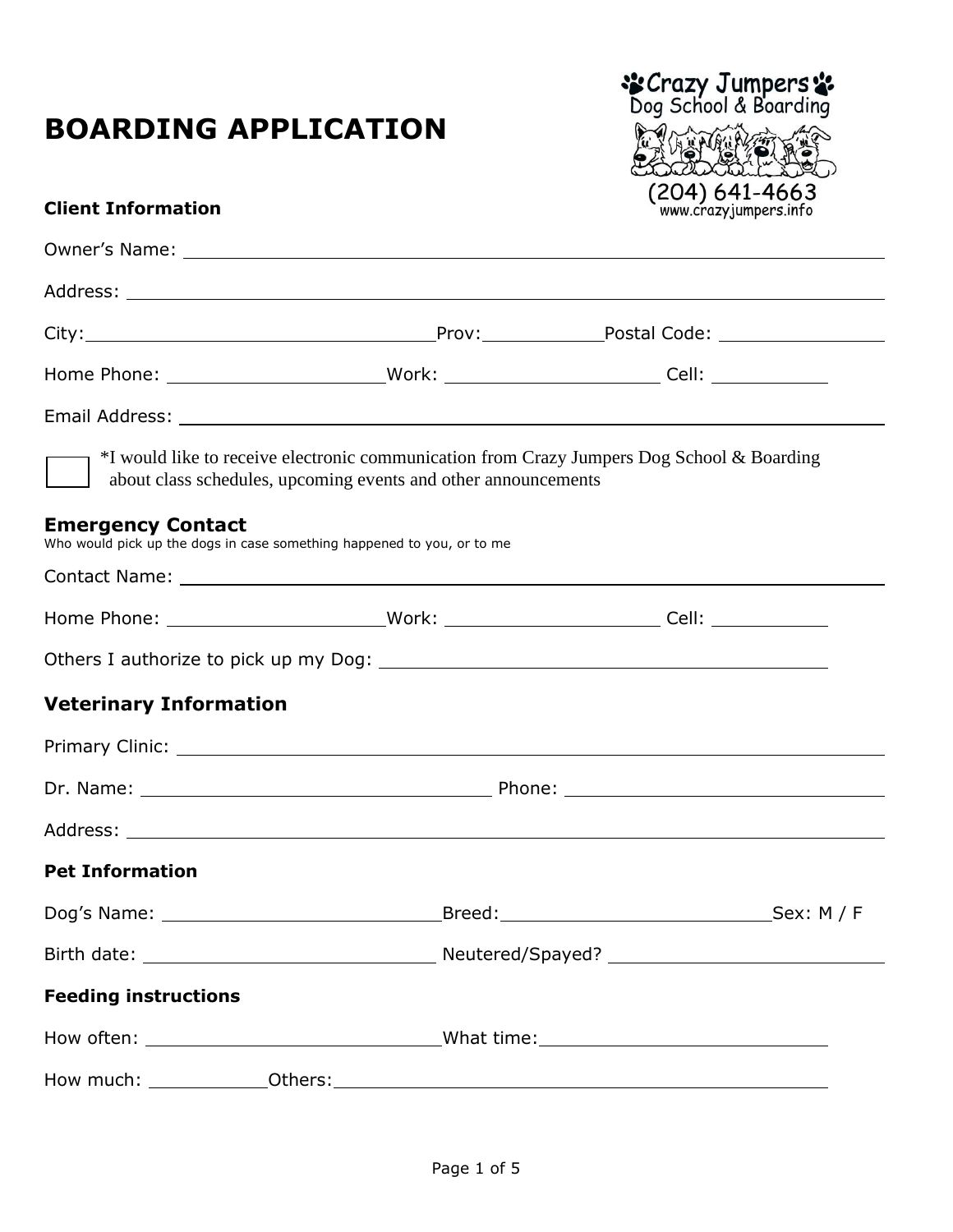#### **Proof of vaccination:**

 All dogs must have up-to-date vaccinations. Owners **must** submit written proof prior to drop off that their dogs have current **distemper**, **rabies** and **Bordetealla** (**kennel cough**) vaccinations. The yearly heartworm prevention is also required between the months of June-November.

Please attach a copy of your dog's latest vaccination report for initial here

- *-* **Rabies**
- *-* **Distemper / Parvo**
- *-* **Bordatella (kennel cough) this is a vaccination you have to ask specifically for**

|                                               | My Dog needs medication: Yes / No (circle one)                                                                                                                                                                           |
|-----------------------------------------------|--------------------------------------------------------------------------------------------------------------------------------------------------------------------------------------------------------------------------|
|                                               |                                                                                                                                                                                                                          |
|                                               | (there will be an extra fee for medication and/or special treatments)                                                                                                                                                    |
| My dog is house broken: Yes / No (circle one) |                                                                                                                                                                                                                          |
| Please check the appropriate answers:         |                                                                                                                                                                                                                          |
|                                               | My dog plays best with: O Big dogs O Small dogs O Older Dogs O Young dogs O Puppies                                                                                                                                      |
|                                               | My Dog is: <b>O</b> Shy <b>O</b> Mellow <b>O</b> Aggressive <b>O</b> Excitable <b>O</b> Active<br><b>O</b> Couch Potato <b>O</b> content to be around others<br>O ok with cats O does NOT like cats O does not know cats |
|                                               |                                                                                                                                                                                                                          |
|                                               | My Dog has: O Bitten O Growled O Snarled O Bared Teeth O shown threatening behaviour                                                                                                                                     |
|                                               | Explain the situation of any/all checked above: ________________________________                                                                                                                                         |
|                                               |                                                                                                                                                                                                                          |
|                                               | Additional Information I would like you to know about my dog: ___________________                                                                                                                                        |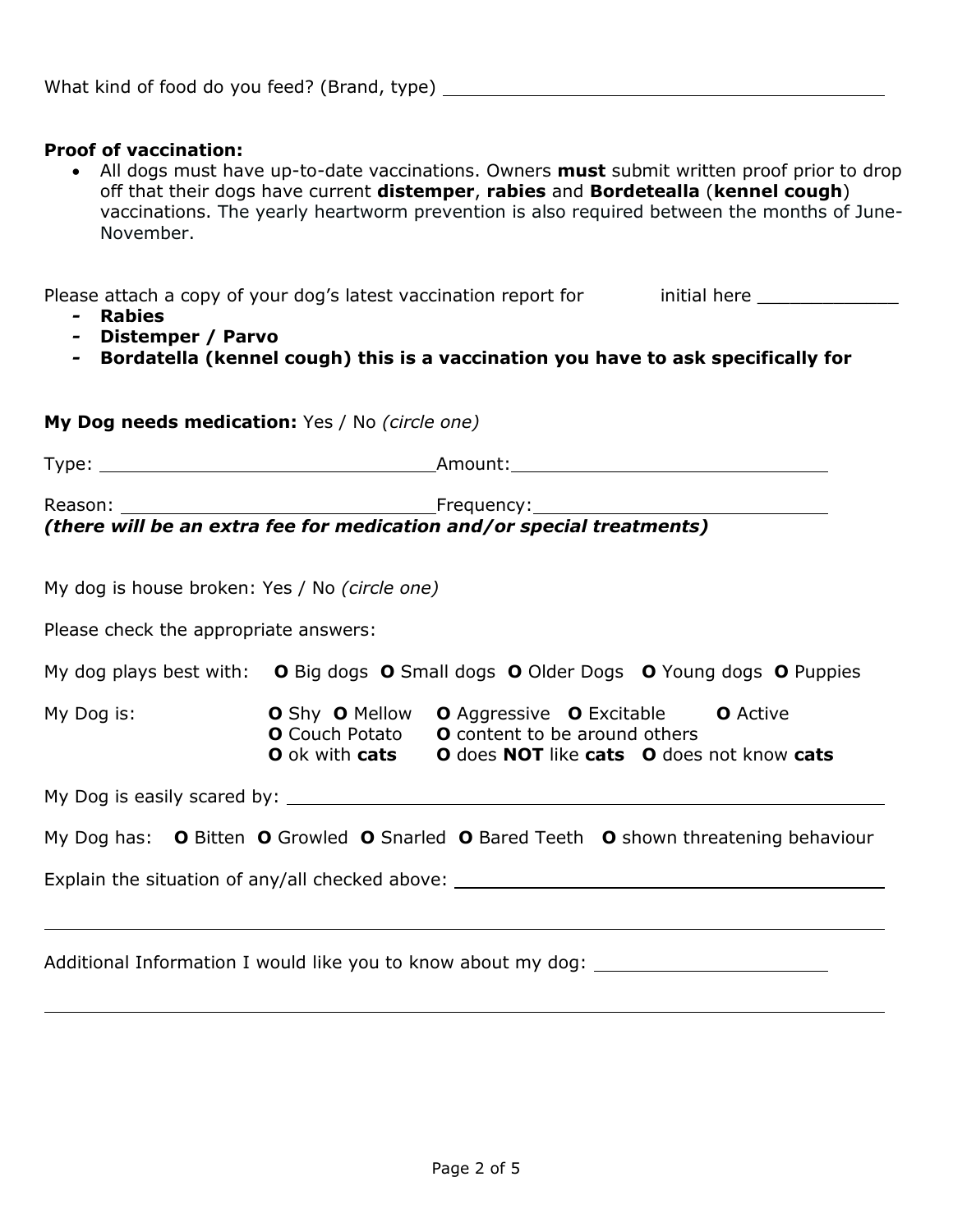#### *As a condition of using our services for your pets, the following Waiver & Assumption to Hold Harmless must be signed:*

By choosing to utilize the services, participate in activities and board my dog at Crazy Jumpers Dog School & Boarding, I agree to the following:

- I agree to pay the rates that are in effect at the time my pet is at Crazy Jumpers Dog School & Boarding.
- If my dog participates in boarding- and daycare, I understand that an interactive play setting is not without some risk of injury, that despite all the dogs appearing healthy and being handled with the greatest amount of care and foresight, dogs are not always predictable in the unexpected may occur. I recognize that the benefits of an interactive playgroup are valuable to my dog, and accept the potential risks. I further agree to pay veterinary/medical expenses incurred as a result of injury to or cased by my dog.
- If my pet appears to be ill, I authorize Crazy Jumpers Dog School & Boarding to engage the services of a veterinarian at my expense, to give other requisite attention, and to make whatever decisions are required for my pet's veterinary treatment. I agree to pay all veterinary charges incurred by my pet while in the care of Crazy Jumpers Dog School & Boarding. I will not hold Crazy Jumpers Dog School & Boarding liable for failure to seek veterinary attention or for decisions made under this contract.
- I understand that Crazy Jumpers Dog School & Boarding will exercise all due diligence and care in the guardianship of my pet. I hereby waive and release Crazy Jumpers Dog School & Boarding, its employees, owners and agents from any and all liability of any nature, for injury or damage, including that which may result from the action of any dog including my own, and I expressly assume the risk of such damage or injury while my dog participates in or attends any function of Crazy Jumpers Dog School & Boarding, while on the grounds or surrounding area thereto.
- I understand that I am required to provide Crazy Jumpers Dog School & Boarding documented vaccination records as well as health certificates and to keep the vaccinations up-to-date for the duration of my dog participation at Crazy Jumpers.

On behalf of myself and any and all other owners of this pet, I have read and agree to the terms of this contract. I warrant that I have the authority to represent any and all other owners of this pet in signing this contract.

| Signed:       | Date: |
|---------------|-------|
|               |       |
| Printed Name: |       |

#### **Rules and Requirements**

To ensure the health and safety of your pet and of our other guests, we require that all of our clients comply with the following rules and regulations.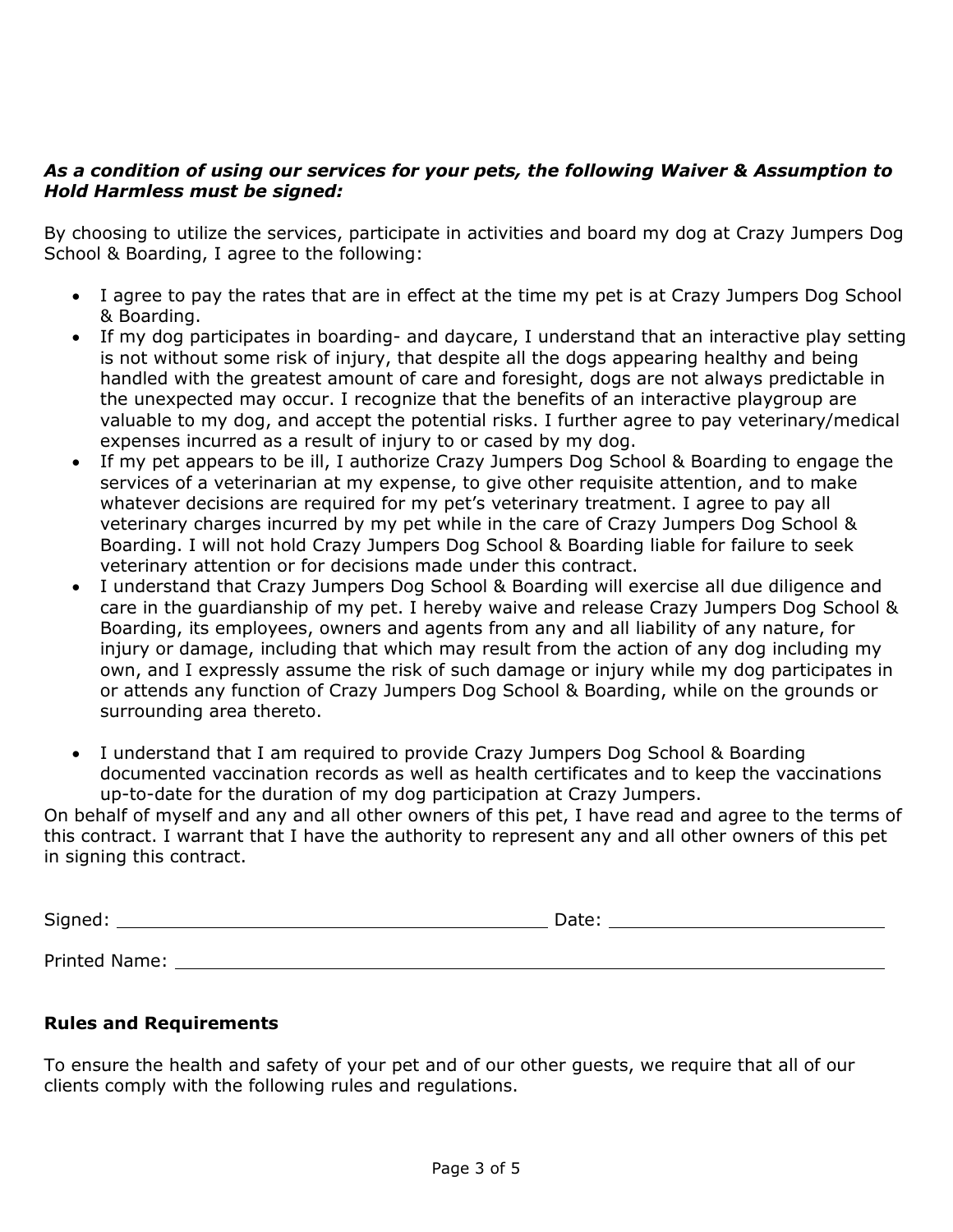- All dogs must be at least 4 months of age or older. Puppies and shelter dogs must be in the home for 1 month prior to coming to daycare.
- All dogs must have up-to-date vaccinations. Owners **must** submit written proof that their dogs have current **distemper**, **rabies** and **Bordetealla** (**kennel cough**) vaccinations. The yearly heartworm prevention is also required between the months of May/June and October/November as well as a health certificate from the veterinarian stating their pet is free of any internal or external parasites.
- All dogs must be in good health. Owners will certify with their signature that their dog(s) are in good health and have not been ill with a communicable condition in the last thirty (30) days. Upon admission, all dogs must be free of any condition that could potentially jeopardize other guests, including internal or external parasites. Dogs that have been ill with a communicable condition in the last thirty (30) days will require veterinarian certification of health to be admitted or readmitted.
- Owners will need to certify that their dog(s) have not harmed or shown aggression or threatening behaviour towards any person or other dog(s). All dogs must have a complete, up-to-date and approved application and vaccination reports on file prior to attending daycare or boarding.
- Crazy Jumpers Dog School & Boarding provides bowls for feeding, toys, orthotic **KURANDA Dog Beds** and blankets for nighttime. Please don't bring the dogs own bed but you can bring a blanket or towel that smells "like home" if you like. Food should be sent in a sealed container with your pet's name clearly marked and your feeding routine.
- If a pet that is presented for daycare or overnights is found to have any internal or external parasites, communicable disease or aggressive behaviour, they will not be permitted to stay. If any of the previous is found shortly after presenting the pet, immediate pick up from the emergency contact is expected. If the emergency contact is not available, transport to another available facility will be made at the owner's expense.
- Pets must undergo an initial interview and temperament assessment prior to any stay at Crazy Jumpers Dog School & Boarding.

#### **Certificate of Health and Temperament**

I (print name) understand that **if** my dog(s) has a history of aggression or biting, Crazy Jumpers Dog School & Boarding reserves the right to refuse service.

I understand that I am liable for any medical care expenses and damages that result from injuries cased by my dog(s).

I expressively wave and relinquish any and all claims against Crazy Jumpers Dog School & Boarding, its employees and representatives, except those arising from negligence on the part of Crazy Jumpers Dog School & Boarding.

I have disclosed to Crazy Jumpers Dog School & Boarding all known dangers associated with my dog(s).

I expressively understand and agree that Crazy Jumpers Dog School & Boarding shall not be held responsible for any damage to their property, or that of others, caused by my dog(s) during the period in which they are in its care.